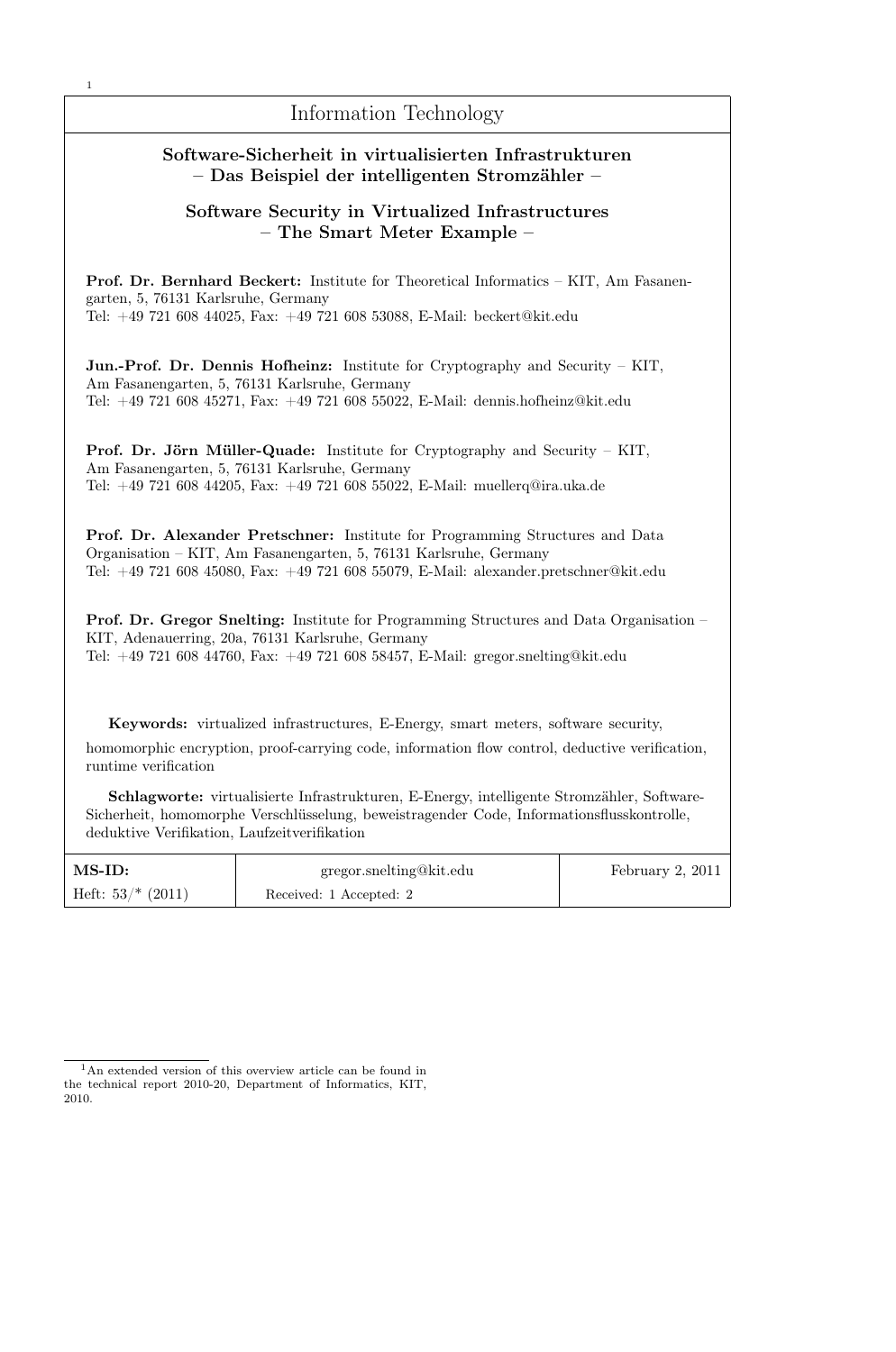#### Abstract

Future infrastructures for energy, traffic, and computing will be virtualized: they will consist of decentralized, self-organizing, dynamically adaptive, and open collections of physical resources such as virtual power plants or computing clouds. Challenges to software dependability, in particular software security will be enormous.

We use the example of smart power meters to discuss advanced technologies for the protection of integrity and confidentiality of software and data in virtualized infrastructures. We show that approaches based on homomorphic encryption, proof-carrying code, information flow control, deductive verification, and runtime verification are promising candidates for providing solutions to a plethora of representative challenges in the domain of virtualized infrastructures.

#### Zusammenfassung

Zukünftige Infrastrukturen für Energie, Verkehr und Computing werden virtualisiert sein: sie werden aus dezentralisierten, selbstorganisierenden, dynamisch adaptiven und offenen Verbänden physischer Resourcen wie etwa virtuelle Kraftwerke oder Computing Clouds bestehen. Die Herausforderungen an Verlässlichkeit der Software, insbesondere an Software-Sicherheit werden enorm sein.

Wir diskutieren am Beispiel intelligenter Stromzähler zukünftige Technologie zum Schutz von Integrität und Vertraulichkeit von Software und Daten in virtualisierten Infrastrukturen. Wir zeigen, dass homomorphe Kryptographie, beweistragender Code, Informationsflusskontrolle, deduktive Verifikation und Laufzeitverifikation ein hohes Potential haben, Lösungen für eine Fülle von Herausforderungen im Bereich der virtualisierten Infrastrukturen zu liefern.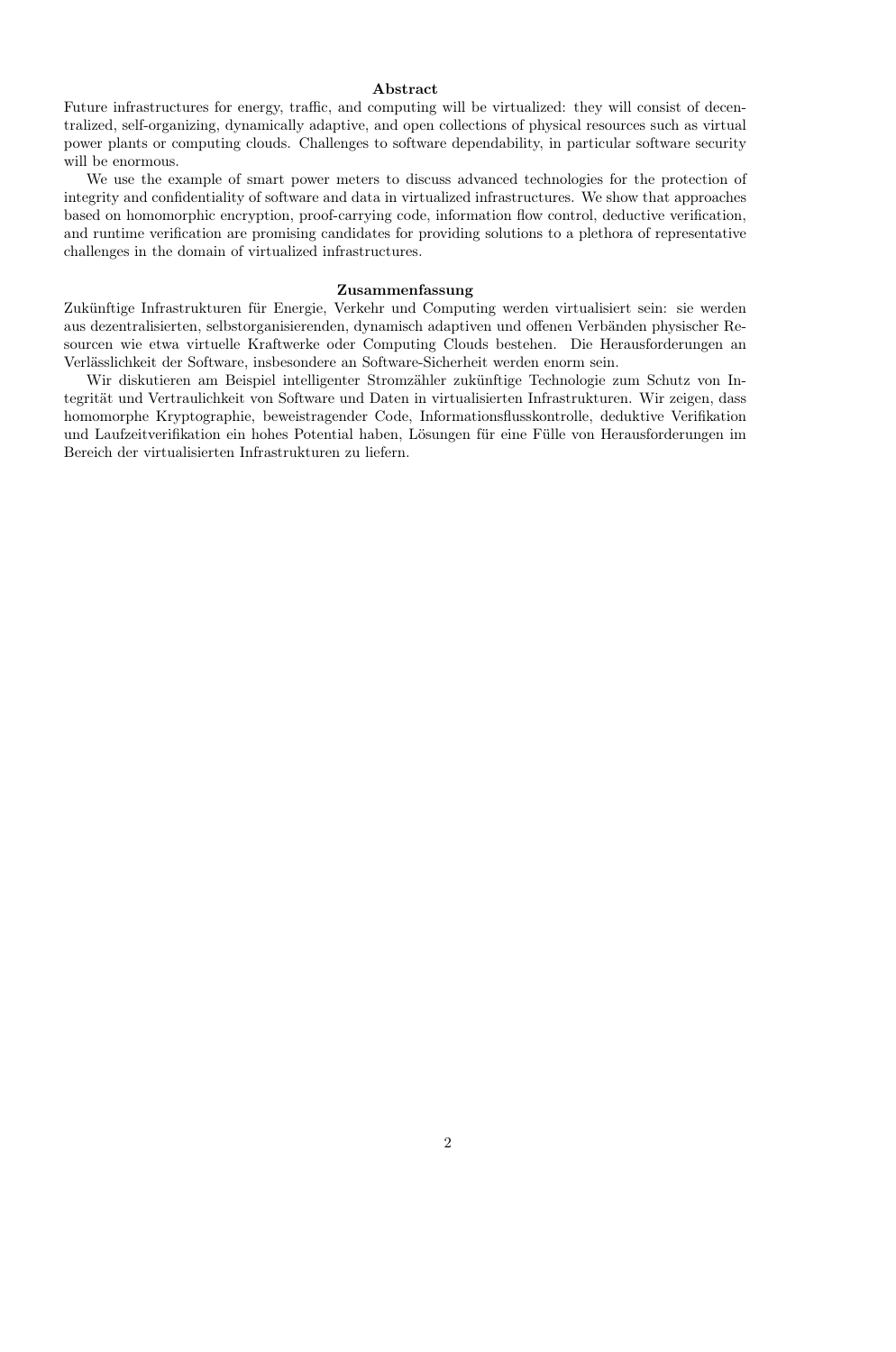# 1 Introduction

Future infrastructures for energy, traffic, and computing will be *virtualized*, and will depend on software to an unprecedented amount. Virtual power plants will consist of dynamically adaptive, heterogeneous collections of physical power sources such as wind power generators or photovoltaic panels. Traffic management will rely on large-scale simulation and multi-modal route planning; future trips will happen in a virtual environment before they take place in the physical world. Cloud computing – the prototype of a virtualized infrastructure – provides computing power through Internet outlets.

Hence, future infrastructures will depend on software to an amount previously unimaginable. And while the state of the art perhaps allows to develop the necessary software functionality, virtualization generates software dependability problems, which cannot be handled by today's software technology. Dependable functionality, communication, fault tolerance, adaptivity, safety, security, and privacy will not only require the adaption of known dependability techniques, but also the development of new ones. For example, model checking or verification have never been applied to self-organizing software driving virtual power plants.

Software security will pose a particular challenge in virtualized infrastructures. Recent attacks, e.g., based on the Stuxnet worm, on SCADA (Supervisory Control and Data Acquisition) systems controlling industrial infrastructure demonstrate that even today, security is fragile. This problem will multiply in virtualized infrastructures. Thus, integrity will be essential, meaning that input, output, and critical computations cannot be manipulated from outside. For the protection of privacy, confidentiality will be essential (meaning that private or secret data cannot flow to unauthorized recipients), as well as appropriate filtering and aggregation of data. Classical IT security techniques such as access control and encryption will need additional breakthroughs, such as homomorphic cryptography, to be useful in energy or traffic infrastructures. New techniques such as semantics-based software security analysis and information flow control will be needed to master integrity and confidentiality challenges.

In this overview article, we investigate software security problems in future virtualized infrastructures; using smart metering as an example. We demonstrate how advanced security technologies will be able to protect integrity and privacy. We concentrate on particularly promising techniques, namely homomorphic cryptography, information flow control, deductive verification, proof-carrying code, and runtime verification. We indicate how these techniques can be used to protect other components in critical infrastructure, such as SCADA systems. Note that we present a design for a future security toolbox, but not (yet) specific results.

# 2 Smart Metering Systems

#### 2.1 Background

Smart metering technology makes it possible to continuously measure the consumption of energy, gas, and water. Because the measuring devices are directly connected to a respective IT infrastructure, it is possible to transmit the measurement data in varying intervals to a piece of data administration software ("cockpit") which runs on a PC in the respective household or company, or directly to the energy provider or billing company.

The advantages are considered manifold: there is no need for physical people to read the meters; households can themselves detect a potential waste of energy by continuously monitoring consumption; fine-grained consumption information allows energy providers to tune the load balancing of their networks; since resources cost differently at different times, households can automatically switch on, say, washing machines at the cheapest moment of the night.

Whether or not all these anticipated advantages will become reality is not the subject of this paper: for instance, we do not discuss if the energy used for a continuously running DSL modem does not outweigh the saved energy (which is estimated to not exceed ca. Euro 3,00 per month per household); nor do we discuss if load balancing should continue to be done at the street level; nor do we touch the legal perspective (see, e.g., [15]).

We are convinced, however, that smart metering systems are an excellent example for the convergence of business and embedded IT and therefore are highly representative of tomorrow's virtualized infrastructures. Moreover, it is a fact that there is a politically motivated desire to install these devices on a large scale; that in terms of smart meters for electricity, a regulation (2006/32/EC) requires new houses to be equipped with respective basic technology for energy efficiency reasons as of January 2010, and that consumption data must be transmitted electronically in standardized form since April 2010; that, following European legislation, the German Energy Industry Act (Energiewirtschaftsgesetz, EnWG) requires the unbundling of energy providers, measurement device operators, and device readers; and that major energy providers are running huge sets of test installations today.

On the other hand, the economic benefits of rolling out smart metering technology remains to be proved; information security problems that are concerned with the measuring devices as well as with communication of the measurement data have not fully been solved yet; and it is also true that the population is becoming increasingly aware of the potential privacy issues that emerge from this innovative technology, as highlighted by the example of the 2008 Big Brother award to Yello Strom for their smart metering technology.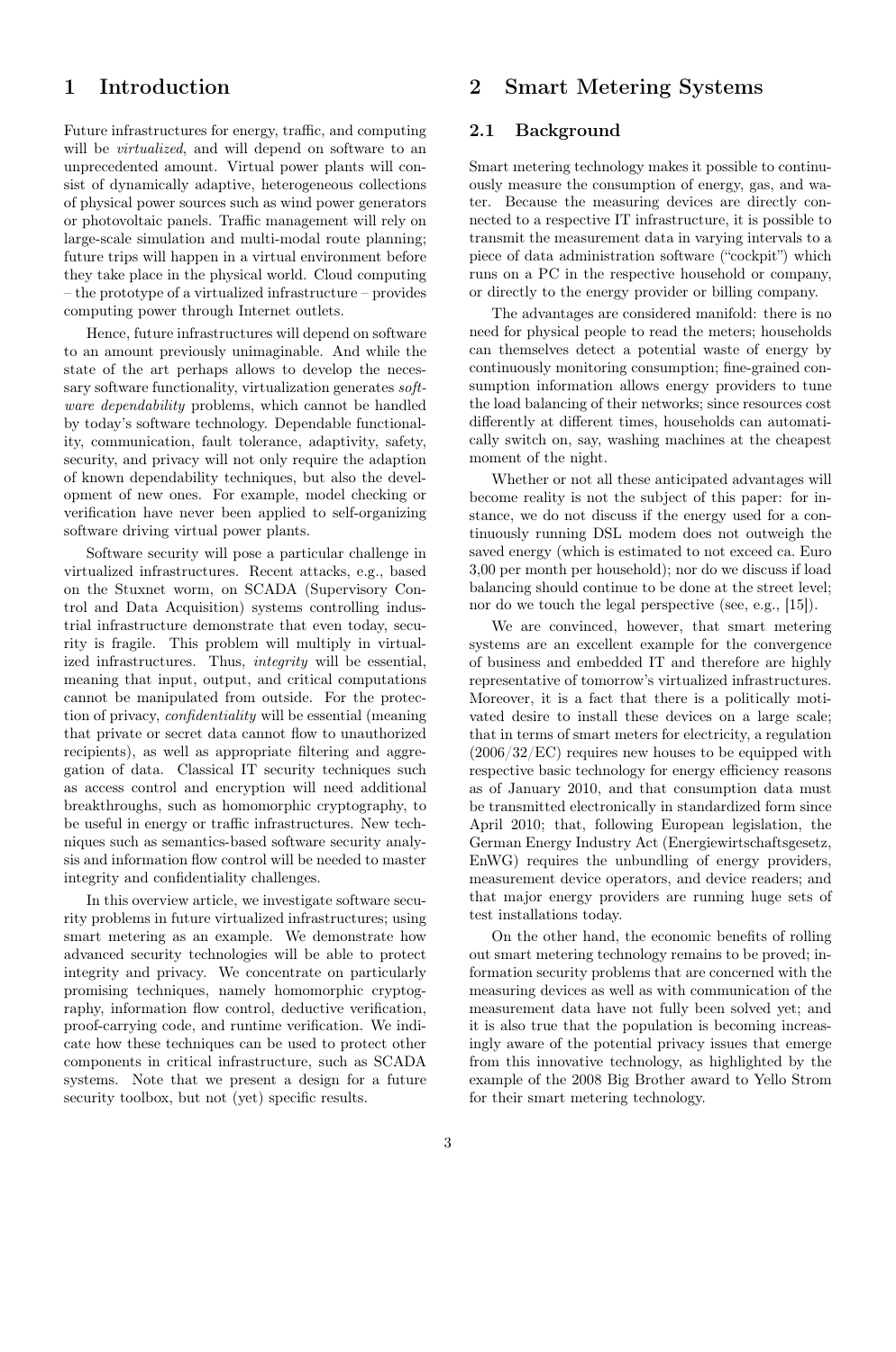

Figure 1: Smart metering systems: Bird's eye view

### 2.2 Architecture of a Typical Smart Metering System

Energy is measured in the measuring device, which sends the data to a data concentrator ("MUC"); both devices together are usually called the smart meter. Data administration software is used to check the current consumption, to build personal profiles, and to contrast these personal profiles to other profiles (see below). In order to reduce the attack surface, it seems of course advisable to physically implement data management and control of appliances in separate devices.

Text messaging and email services are being implemented that warn members of a household if they have likely forgotten to switch off, say, an oven. Metering data can be sent from the data administration software to many other IT systems, including Web 2.0 services such as social networks. Conversely, parts of the data admin software can be implemented in the cloud so that access via external PCs becomes possible.

When data is transmitted from the household to the energy provider or the respective billing company, a plethora of IT systems enters the game. These include gateways for the metering data, a web back-end for the end customer's data administration software that, among other things, can provide profiling data of comparable households, billing services, CRM systems, the implementation of sending the above warning text messages or emails, etc. Finally, it is perfectly conceivable that in case customers agree, their data is sent to third parties, including appliance vendors, call centers, advertisement providers, marketing companies, etc.

A typical architecture of the overall system – of

which every energy provider of course offers differing instantiations – very roughly looks as depicted in Figure 1 (boxes are components, arrows represent data flows).

### 2.3 Trusted Device

For security reasons, certain components of the smart metering system must be physically protected from manipulation. In particular, the measuring device itself must be protected from physical manipulation to ensure that the measurement corresponds to the true electricity consumption; there must be a trusted device providing certain (software) functionality, including encryption, which is protected from manipulation of its software; finally, the devices that physically switch appliances must be protected from manipulations.

In our architecture, we assume that the smart meter (i.e., the measuring device and the MUC) and the trusted device are the same logical component. Software with different trust levels runs on the trusted device (core, kernel, application). The core cannot be updated remotely. The kernel can be updated but only from trusted sources. The applications can come from the same source as the cockpit software.

## 3 Challenges

In a smart metering environment as described above, a number of challenges arise, both related to the integrity and confidentiality of software and data. Concretely, we can isolate several desirable properties of a smart metering system.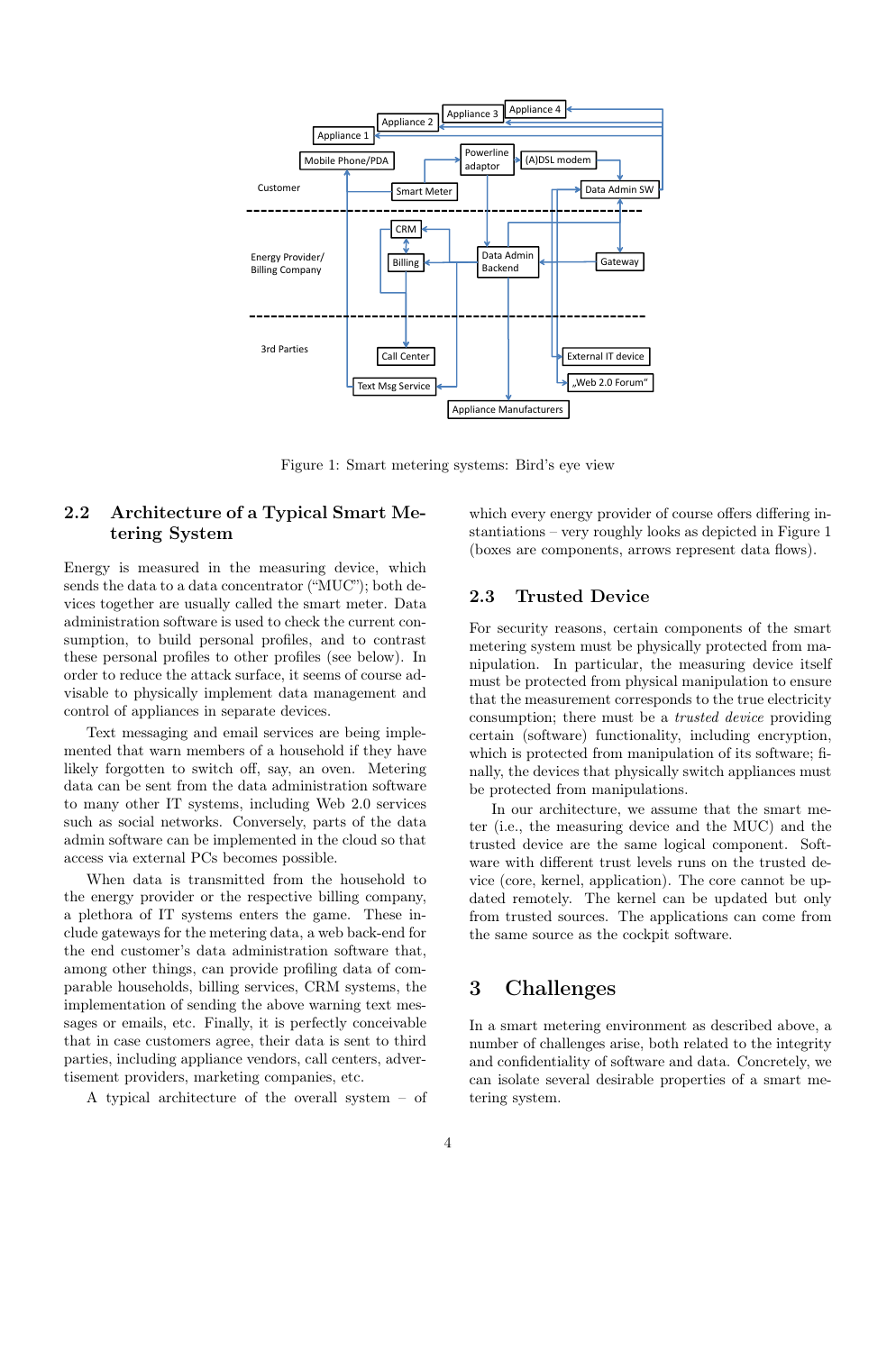First of all, a customer might be interested in protecting his or her detailed power consumption traces: Individual electrical devices (ovens, hair dryers, TV sets, etc.) have characteristic power consumption patterns which make it possible to even identify single appliances [18]. Hence, detailed power traces are useful for marketing purposes. For instance, heavy users of kitchen devices are more likely to be susceptible to foodrelated advertisements. Heavy computer users might be more susceptible to advertisements for microelectronics or computer games.

One could also analyse power consumption patterns to identify individuals from certain groups (e.g., students, jobless persons, night-shift workers, etc.). Besides, power traces can be used to determine, e.g., how many people live in the household, when the household members are on vacation, or even when they leave the house. In principle, this data is useful for burglars.

Hence, to protect the customer's privacy, detailed power consumption traces should be protected [18]. Of course, on the other hand, the energy provider has a legitimate interest in using power consumption information for billing and to predict power demands and adjust its infrastructure.

Furthermore, the integrity of the system and, in particular, the trusted device must be protected from attacks. For this, the design and the correct implementation of the software in the trusted device plays a central rôle. As a smart meter will be installed in households for quite some time before they are exchanged, it should be possible to remotely update the software on the trusted device. It is a difficult challenge to nevertheless ensure integrity. The core of the trusted device, which cannot be updated itself, has to provide this assurance.

Measurements exist both in raw and in aggregated form. These aggregations pertain to the dimensions of both time (seconds, hours, days, months) and space (one appliance, a household, a house, a block, a district, a city). Among other things, whenever these aggregations are used for control purposes, e.g., load balancing, their integrity and authenticity become crucial properties. Otherwise, a possible attack consists in tricking an energy provider into thinking that either too much or too little energy will be needed at a specified moment in time, with potentially hazardous consequences for the infrastructure.

Finally, one has to ensure that control signals are not tampered with. Even if they are generated by the cockpit or the user via PDA they cannot be trusted completely. Terrorists could start a distributed denial-ofservice attack or worse if they can install malware on the cockpit and thus switch on a large number of appliances at the same time, producing a surge in energy consumption and system breakdown. The only protection is that switching is done by the trusted device (possibly requiring authorisation from the provider for certain changes in consumption).

# 4 Homomorphic Encryption

In this section, we will outline techniques to *securely* and efficiently aggregate data using homomorphic encryption. This will in particular be useful to our secure metering use case. However, of course the techniques will be versatile enough for more general applications.

In smart metering, we will only need to operate in a very specific way on encrypted data. More specifically, we will only need an additively homomorphic encryption scheme, which allows to compute the encryption of the sum of several encrypted plaintexts.

Paillier's encryption scheme [19] is an example of an additively homomorphic encryption scheme. A distinguishing feature of Paillier's encryption scheme is the (additively) homomorphic property: we have

 $Enc(pk, m_1) \cdot Enc(pk, m_2) = Enc(pk, m_1 + m_2)$ 

### 4.1 Applications to Smart Metering

In a smart metering system, the aggregation of measurements before transmitting them to the energy provider, will ensure confidentiality of the customer's detailed power traces. Aggregation can happen in two dimensions: over time (i.e., we can aggregate measurements from throughout the week), or space (i.e., we can aggregate from several customers). In both cases, only an additively homomorphic encryption scheme is necessary. Garcia and Jacobs [10] explain how the secure aggregation of measurements across several customers can be performed using an additively homomorphic encryption scheme such as Paillier's scheme (other approaches in the context of billing and load distribution also exist [5, 4, 20]). Concretely, the idea is as follows: Each customer *i* performs his or her own measurement  $m_i$ . The goal is to compute the aggregation  $\sum_i m_i$  of several measurements from several customers. Each customer possesses a Paillier public/secret keypair, as does the energy provider. All customers engage in an efficient multi-party protocol to compute an encryption of the aggregation  $\sum_i m_i$  of measurements under the energy provider's public key. This requires only a link from each customer to the energy provider. In the end, the energy provider decrypts the aggregated data and only learns the aggregation of measurements, while no customer learns anything about other customers.

This approach of secure aggregation demonstrates the applicability of (limited) homomorphic encryption to the smart metering setting. In particular, cryptography can be used to simultaneously achieve seemingly contradictory requirements (the energy provider's desire to gather information vs. the customer's privacy) [10]. Our goal is to extend these ideas for the use in a practical smart metering system. In particular, it is a unique challenge to combine aggregation and homomorphic cryptography with digital signatures (which are an important instrument for integrity of smart meters).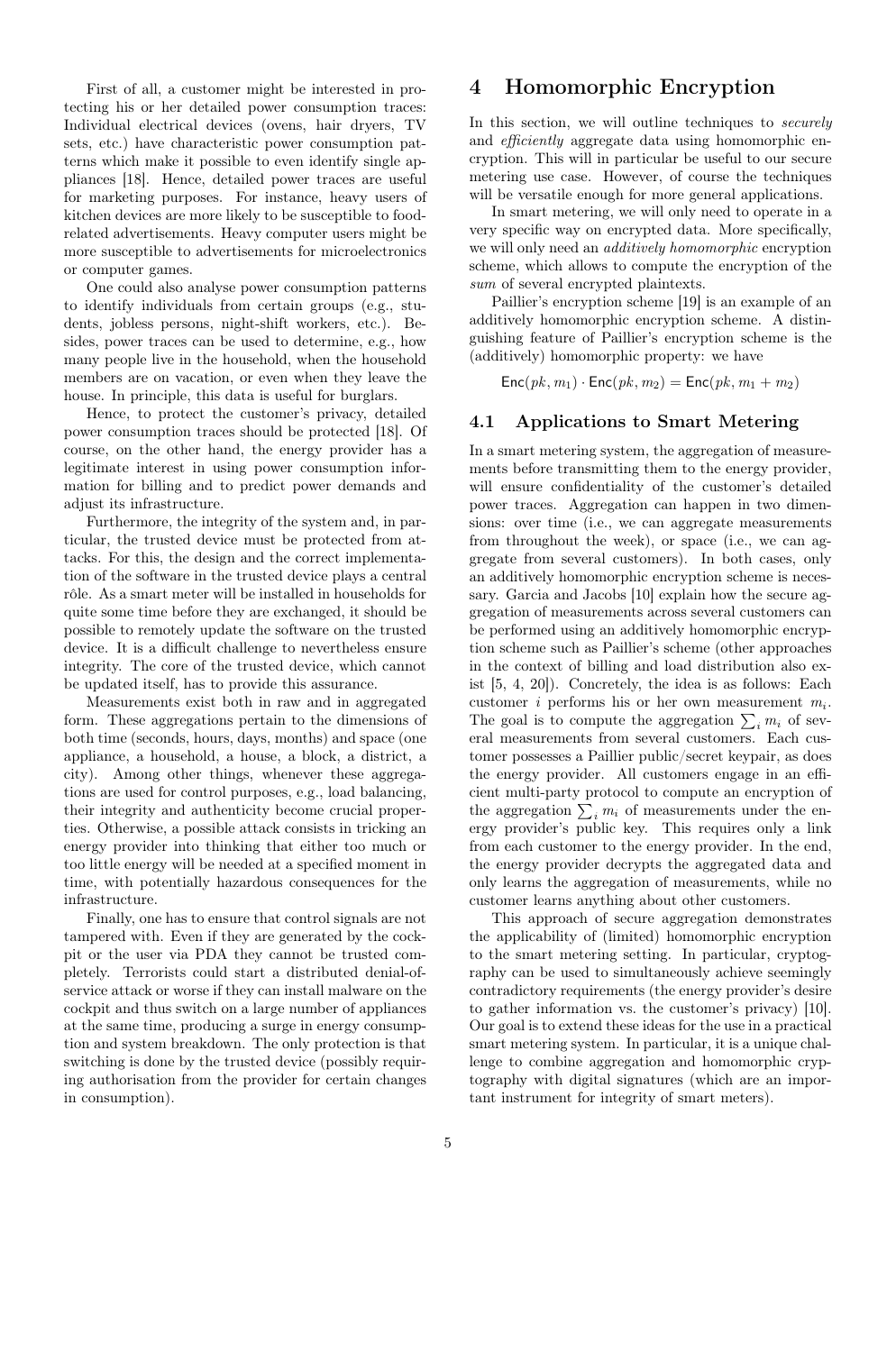#### 4.2 Fully Homomorphic Encryption

Essentially, additively homomorphic encryption schemes only allow the summation (and hence averaging) of encrypted data. This property is useful in the smart metering example, and can be efficiently achieved, e.g., using Paillier's encryption scheme. However, certain scenarios call for more general homomorphic properties of encryption schemes.

For instance, a fully homomorphic encryption (FHE) scheme allows arbitrary computations on encrypted data. Until very recently, fully homomorphic encryption schemes were actually deemed impossible. However, in a breakthrough work, in 2008 Craig Gentry from the IBM T.J. Watson research center finally succeeded in constructing the first FHE scheme [11].

Fully homomorphic encryption might seem like the obvious way to achieve secure cloud computing: instead of sending all data in plain into the cloud to outsource computations on that data, encrypt all data, and let the cloud compute on this encrypted data. The encrypted result can then be sent back to the customer, who possesses the secret key to decrypt the result. But as of today, FHE schemes are far too inefficient to be directly useful in the cloud computing setting. That is, computing on encrypted data is far more expensive than computing on unencrypted data. Current implementations of FHE schemes may require several seconds to perform a single logical operation on encrypted data.

Hence, while FHE schemes offer vast possibilities, additional research is required to fit FHE schemes to applications. One current effort in the cryptographic community is thus speeding up current FHE schemes through algorithmic improvements. Furthermore, in several applications (e.g., secure multiparty computations), FHE schemes can be supported by existing solutions, e.g., secure hardware. We can hope to get "the best of both worlds," i.e., both the functionality of FHE schemes and the efficiency of existing solutions.

# 5 Language-Based Security

Traditional software security mechanisms, such as access control, certifications of origin, protocol verification, intrusion detection, will of course be necessary in virtualized infrastructures, but will not be sufficient. For smart metering, integrity will be essential, meaning that critical computations cannot be manipulated from outside. For privacy, confidentiality will be essential, meaning that private data cannot flow to public ports.

Research in software security has developed techniques such as proof-carrying code and information flow control (IFC), which analyze the true semantics of software, and provide guarantees about software behavior and not just its "packaging". As such analyses examine the program source code, they are called "languagebased". Experimental security infrastructures based on these techniques have been developed in large European projects [7]. Modern program analysis based on interprocedural dataflow analysis, abstract interpretation, or model checking has developed powerful tools for discovering anomalies in software. IBM developed an IFC tool which can analyse large programs written in full Java [8]. New results concerning central notions such as noninterference and declassification are pursued in the new DFG priority program "Reliably Secure Software Systems" (RS3). RS3 integrates software security with advanced verification and program analysis.

### 5.1 Proof-carrying Code

Proof-carrying code comes with an (encoded) formal proof of some desireable property. Properties might be functional, safety, or security related. Proofs are written in some formal logic, and refer to the program text of the software (e.g., loop invariants in Hoare logic). Upon installation, the proof must automatically be checked for correctness, and it must be checked that the proof does indeed correspond to the software component. Proofcarrying code is based on the fact that checking a proof can be done efficiently, in contrast to the expensive (manual) construction of the proof. In the literature, proof checkers have been described in detail. The European project Mobius has developed a security infrastructure based on proof-carrying code, which is used for Java code in mobile devices.

In the smart meter, proof-carrying code could be very helpful once new software versions are downloaded to the smart meter. Integrity and privacy properties must be formalized when developing the software to be downloaded, and corresponding formal proofs be constructed (this will be a nontrivial task). The checker is based on theorem prover technology, and must be part of the trusted device (see Section 2.3). Upon download, the checker will guarantee functionality and security, or – if proof checking fails – it will disallow installation.

Note that this approach assumes a fixed (formal) specification of the functionality to be downloaded. If the specification changes, the checker can still check whether the code satisfies it, but cannot check the validity of the new specification. In such cases, the formal specification must be supplied or downloaded independently and rely on certification keys.

#### 5.2 Information Flow Control

As an alternative to proof-carrying code, new IFC techniques can be applied to guarantee integrity and privacy. Data which is marked confidential (e.g., power consumption traces) must not flow to public ports (e.g., the gateway of the energy provider), or perhaps only in aggregated form as discussed in Section 4. Similarly, critical computations (e.g., appliance switching commands) must not be manipulated from outside (e.g., by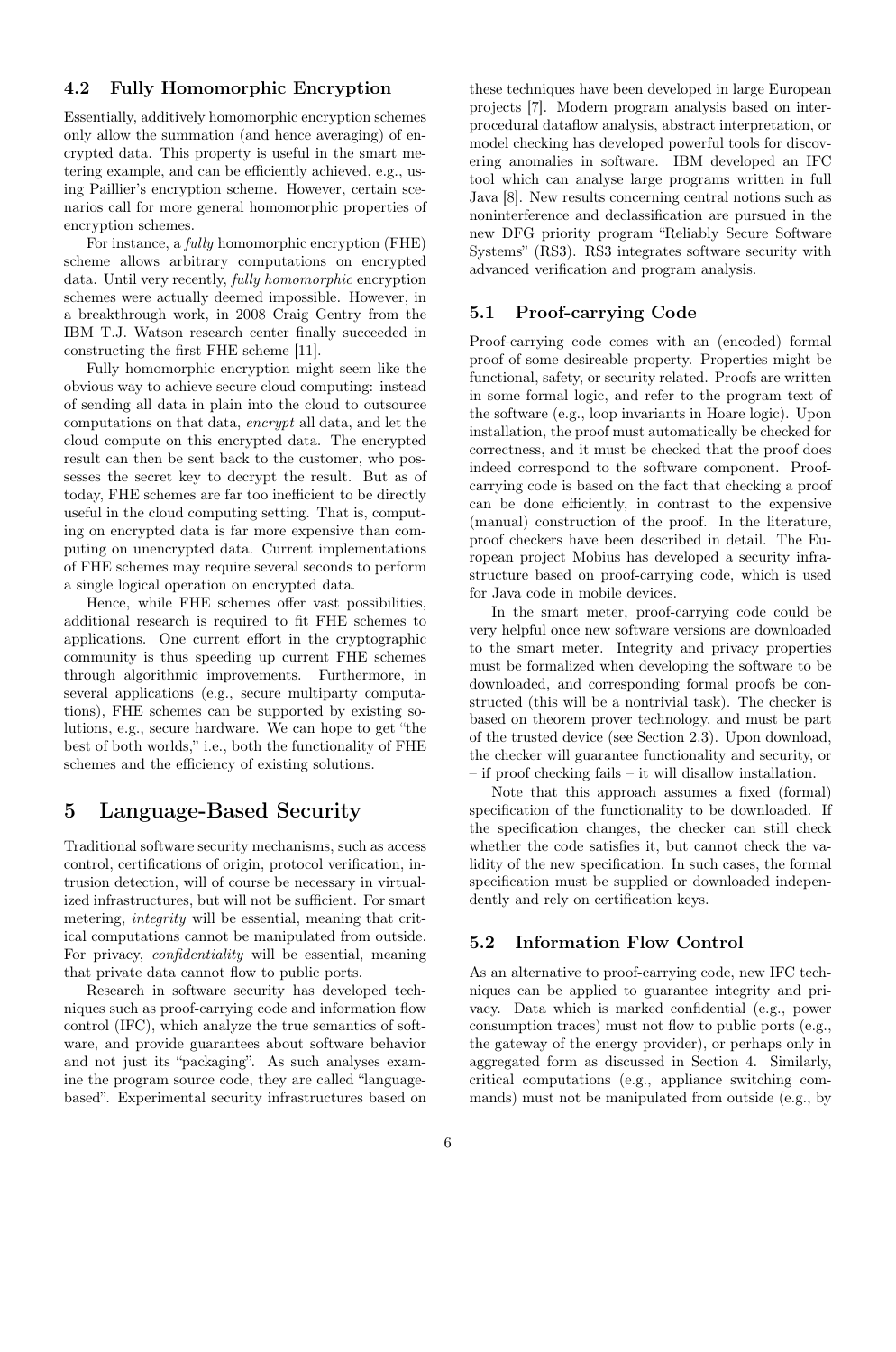

Figure 2: A simple Java password checker and its program dependency graph (without exceptions) with computed security levels (white  $=$  public, grey  $=$  confidential, dark  $=$  secret). The program contains a security leak showing up as a level conflict in the return node (upper right).

the billing company – but perhaps manipulation from the "cockpit" is allowed).

Technically, information flow control is difficult, in particular for realistic programs (e.g., 100 kLOC) written in realistic languages (e.g., full Java byte code). Concurrency and multi-threading make information flow particular demanding. The theoretical foundations, such as noninterference and declassification, are still subject to ongoing research. The Mobius project delivered the first information flow infrastructure for Java Card applications on mobile devices; it is based on security type systems. In Germany, RS3 integrates information flow control with modern program analysis and verification technology.

A precise IFC analysis must exploit flow-sensitive, object-sensitive, and context-sensitive information as computed by interprocedural dataflow analysis. The results of such an analysis can be encoded in form of a program dependency graph, as indicated in Figure 2. Without going into details, note that information can flow in the program only along paths in the dependency graph. If there is no path, it is guaranteed that there is no (illegal) flow of information. This fundamental property (for which a machine-checked formal proof exists [22]) makes dependency graphs so suitable for information flow control. Note that in the presence of procedures, arrays, objects, exceptions, etc. the construction of the graph becomes very complex. Today, two dependency graph implementations for full Java exist (one, the JOANA tool, developed at KIT), as well as a commercial implementation for C/C++, called CodeSurfer. JOANA can handle full Java bytecode and scales up to 50 kLOC. Full details can be found in [13, 12].

For smart meters, IFC, together with other program analysis methods (see e.g. [21]), can guarantee that integrity of the trusted device cannot be broken by software attacks; which is essential for dependable cryptography and proof checking. Information flow control can also guarantee that household appliances cannot be controlled directly by external software, thus protecting safety and integrity of the appliances. Information flow control will guarantee privacy protection by introducing appropriate security levels for secret, encrypted, aggregated, and public data; and analysing the information flow for all such data in the smart meter and the cockpit. Analysis must carefully introduce declassification [17] e.g., at aggregation points.

## 6 Deductive Program Verification

Functional correctness of the trusted device's kernel is so central for integrity of the smart metering system that a formal verification is certainly justified. Formal verification is needed in particular for the hardware interface (measuring device and appliance switching), cryptographic services, the proof checker built into the trusted device, information flow control implementations, and communication/authentification services.

Fortunately, program verification today can be applied to real-world software. The Verisoft XT project showed that verifying an operating system micro kernel is feasible [3]. It verified properties of SYSGO's PikeOS, which may very well serve as the basis for implementing a trusted device kernel for an advanced smart meter implementation. Another spectacular verification is the L4.verified project [6]. Such achievements clearly demonstrate that verification of the trusted device is indeed possible.

Besides guaranteeing functional correctness, verification can be used to formulate information-flow problems as proof obligations in program logics. We can leverage these advances together with our own experience in formal methods for functional properties in order to specify and verify information flow properties.

In the simplest case, a confidentiality policy can be formalized as non-interference and described in terms of an indistinguishability relation on states. That is, two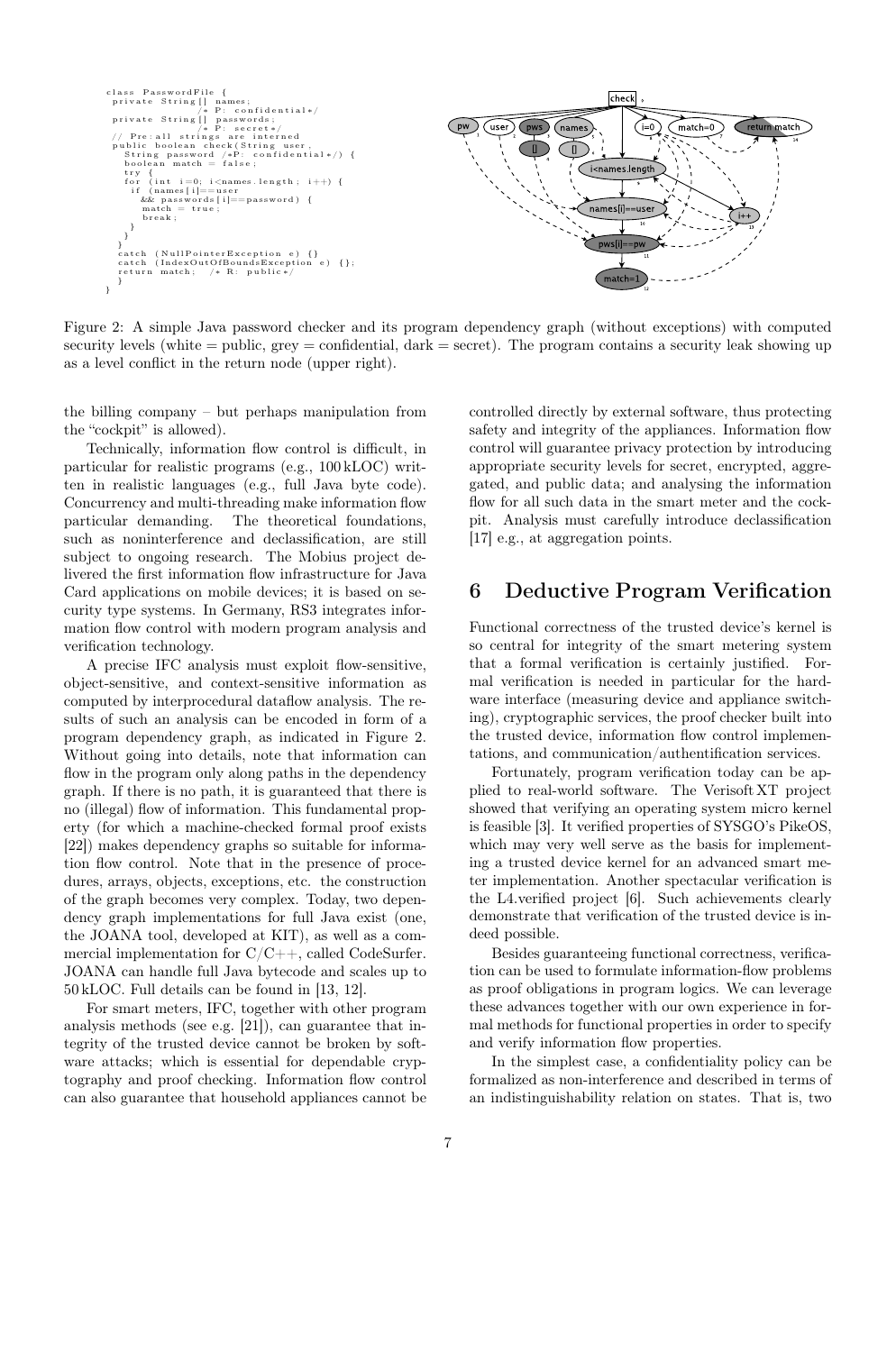program states are indistinguishable for L if they agree on values of L variables. The non-interference property says that any two runs of a program starting from two initial states indistinguishable for L, yield two final states that are also indistinguishable for L variables.

In a smart-metering system, more complex properties such as controlled information release need to be assured. We plan to define syntax and semantics of a specification language for information-flow properties at the level of (Java) programs. The goal is a language that is expressive enough to allow security requirements at the system level to be easily and flexibly broken down into program level requirements. Further, we will design and implement a system for verifying programs annotated with security properties and specifications. More specifically, we will be concerned with the rule-based generation of first-order verification conditions from annotated Java programs. The technological basis will be the KeY system (co-developed at KIT) [2].

Our project is based on recent advances in using program logics (such as Hoare Logic or Dynamic Logic) for the specification and verification of information-flow properties at code level. Using program logics, noninterference can be directly formalized; or it can be translated into dependence properties, which in turn can be formalized in program logics. Non-interference can also be translated into proof obligations that can – in principle – be handled by unmodified existing program verification tools using a technique called selfcomposition [1].

We also plan to adapt the concept of ownership to the verification of information-flow properties. This concept has been developed in the context of deductive verification of functional properties to specify that complex data structures are not changed in unexpected ways (e.g. [16]). For information-flow properties, ownership has to be adapted so that one can specify that data structures are not *read* in an unintended way.

# 7 Runtime Verification

The system architecture in Figure 1 depicts several data flows some of which are potentially privacy-sensitive and deserve protection. The data types in question include raw sensor data, profiles, and customer master data, but also traffic data that is created whenever the customer interacts with any other of the various stakeholders. The problem, then, is to make sure that these different kinds of data are used w.r.t. laws and regulations, but also w.r.t. customer-defined requirements.

As an example, data is collected by the smart metering device and sent to the customer's data management system on a per-second basis, and to the frontend of the energy provider on a 15-minutes basis. The data management software computes profiles, deltas with other people's profiles and historical data, and displays the result of these computations in graphical form. Because the customer has provided his consent, this fine-grained measurement data is sent to a vendor of appliances who can recommend some energy class A fridge. At the same time, the customer may not fully understand his monthly bill and contact a call center which, in turn, has access to a plethora of different kinds of data. In this setting, there are different kinds of data in different representations on different machines in different governance (and liability domains). The problem then is, how can this data be controlled. This is a real problem: Among other things, only recently, a variety of Android mobile phone applications – that could be part of the smart metering system – have been shown to disclose location information to advertisement servers or SIM and phone numbers to other stakeholders without explicitly asking for the user's consent [9].

Roughly speaking, runtime verification denotes decision procedures for whether a future or past temporal logic formula is satisfied, open, or violated for a finite prefix of a possibly infinite trace of (sets of) events. As such, runtime verification is, in contrast to model checking or deductive theorem proving, a technique that is solely used dynamically. Statements on the truth value of a formula are hence made for one given trace and one moment in time rather than for all traces of the system under consideration.

Runtime verification is relevant in the context of smart metering contexts when it comes to monitoring the usage of data. Roughly, monitors are implemented that listen to the events that happen in the system. These events include the access to possibly sensitive data items, copying these items, but also deletion requirements. These events happen at different levels of abstraction, including the level of machine language, data bases, runtime systems such as .NET or Java virtual machines, infrastructure applications such as X11, within applications such as those in Microsoft Office, etc. For each of these layers, events that relate to sensitive data items must be observed. This is done by (automatically) transforming the temporal logic formulas that specify adequate data usage into respective monitors at the respective layers of abstraction.

For controlling data usage, a simple temporal logic with abstractions for limited cardinality constraints is the Obligation Specification Language, or OSL [14]. Traces are sequences of sets of events. Then, given an OSL formula  $\varphi$  and a trace (prefix) t, runtime verification decides at runtime, for each moment in time  $n$ , whether or not  $\varphi$  is true at n (can never be violated in the future), violated (can never become true in the future), or whether this decision cannot be taken yet. It is possible to automatically synthesize monitors from policies written in OSL. These generated monitors allow us to detect runtime violations of properties like those described in Section 3. With minor extensions, it is in many cases also possible to prevent a policy violation.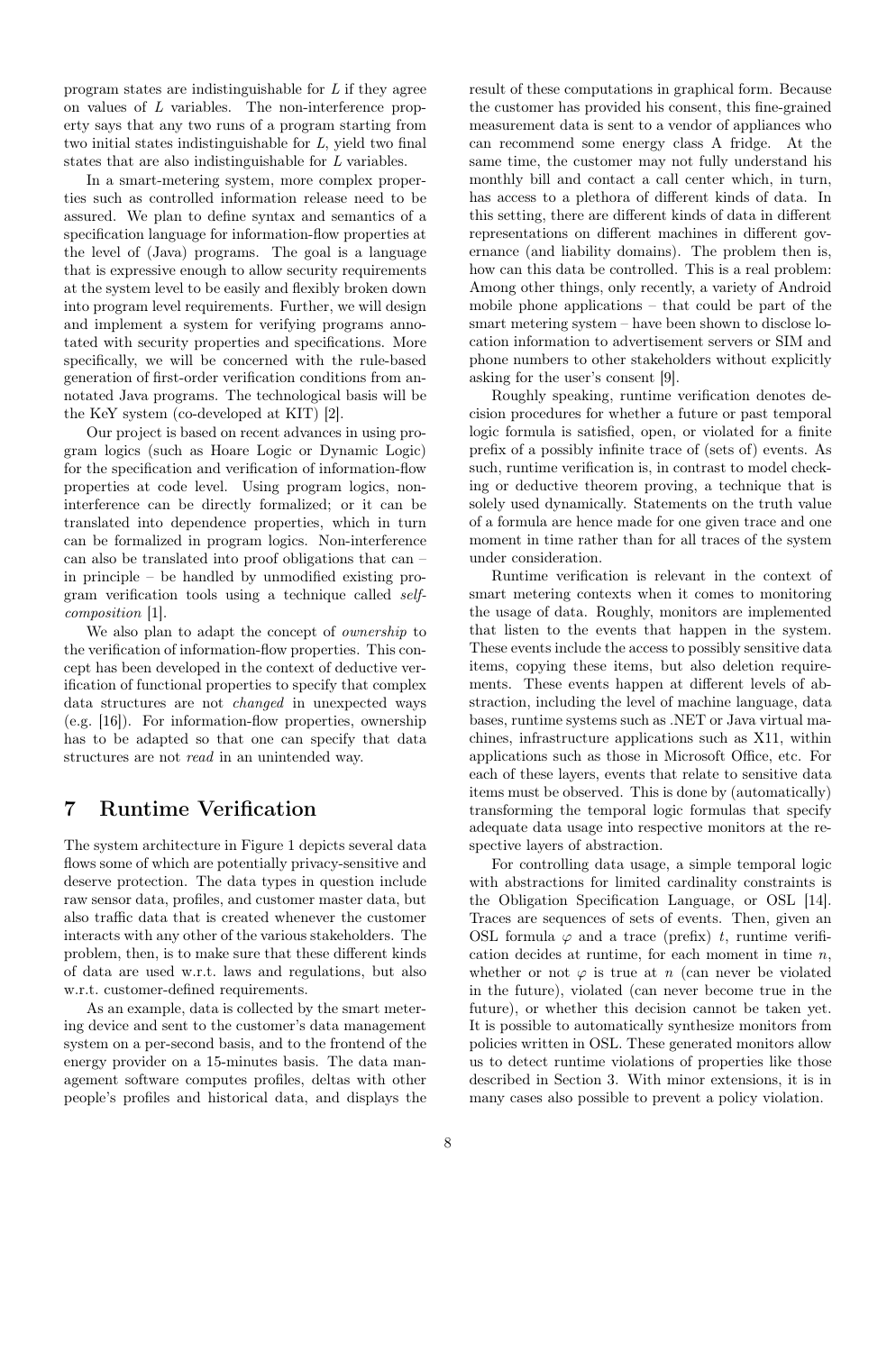System trace: from one information state to the next information state (containers mapped to data):



Violation of the (transition− or usage−based) property (=policy) "ALWAYS(a IMPLIES NOT NEXT b)" is detected as soon as b is executed

Violation of the (state− or data−based) property (=policy) "NEVER d1 and d2 in same container" is detected as soon as a is executed



Figure 3: Runtime Verification meets Data Flow Detection

OSL, augmented by constructs to speak of a system's data state, enables to specify policies that allow or disallow the flow of information (1) within one layer of the system, (2) across layers of abstraction, and (3) in-between different systems. This can formally be captured by containers that may or may not contain specific data items. Because OSL can be expressed in LTL, it is almost trivial to automatically derive generic monitors from usage control policies. In order to be applied to the smart metering system, we need to connect these generic monitors to the concrete different subsystems, thus yielding a controlled system where it is possible to detect or prevent the flow of data from, say, the data management software, to, say, a call center. Figure 3 shows an example: the system evolves over time. In each step, the mapping from containers (files or emails or data-base records stored in one of the subsystems) to data (e.g., usage profiles) may change. Policies that are transformed into monitors (state machines) make sure that, at runtime, specific usage patterns or specific mappings from containers to data are disallowed.

For all the different systems that taken together make the overall smart metering system, we need to either write or generate OSL policies to configure the generic runtime monitors that implement usage control and data flow detection. Some of the monitors (or submonitors at one layer of abstraction) are likely to leverage static results from the work on language-based security and static verification. Once such a system is in place, we can provide guarantees in terms of systemwide data flows in the overall distributed smart metering system, thus addressing the important privacy challenges described in Section 3.

## 8 Conclusions

The recent Stuxnet attacks on SCADA systems controlling industrial plants demonstrate that the software security risk is high for today's critical infrastructures. It will be even higher for tomorrow's virtualized infrastructures such as E-Energy, E-Traffic, and Cloud Computing. In this overview, we have described a mix of techniques which will reduce security and privacy risks in such infrastructures. Concentrating on smart metering, we have shown:

- Homomorphic encryption schemes, as well as their combination with authentification methods, allow E-Energy providers to collect usage profiles in aggregated form, while customer privacy is still protected.
- Language-based security methods analyse the true semantics of smart metering software, instead of just providing guarantees about its origin.
- Proof-carrying code allows to securely download software into the smart meter while checking its functionality. The necessary proof checker (as well as the encryption software) resides in a trusted device inside the smart meter.
- Information flow control protects critical computations, such as control of household appliances, and discovers privacy leaks. IFC is also used to protect integrity of the trusted device.
- Deductive verification can guarantee functional correctness for, e.g., the proof checker and the encryption software, as well as for the smart meter kernel. Verification can as well support IFC.
- Runtime verification can dynamically detect illegal information flow in case static IFC is not pos-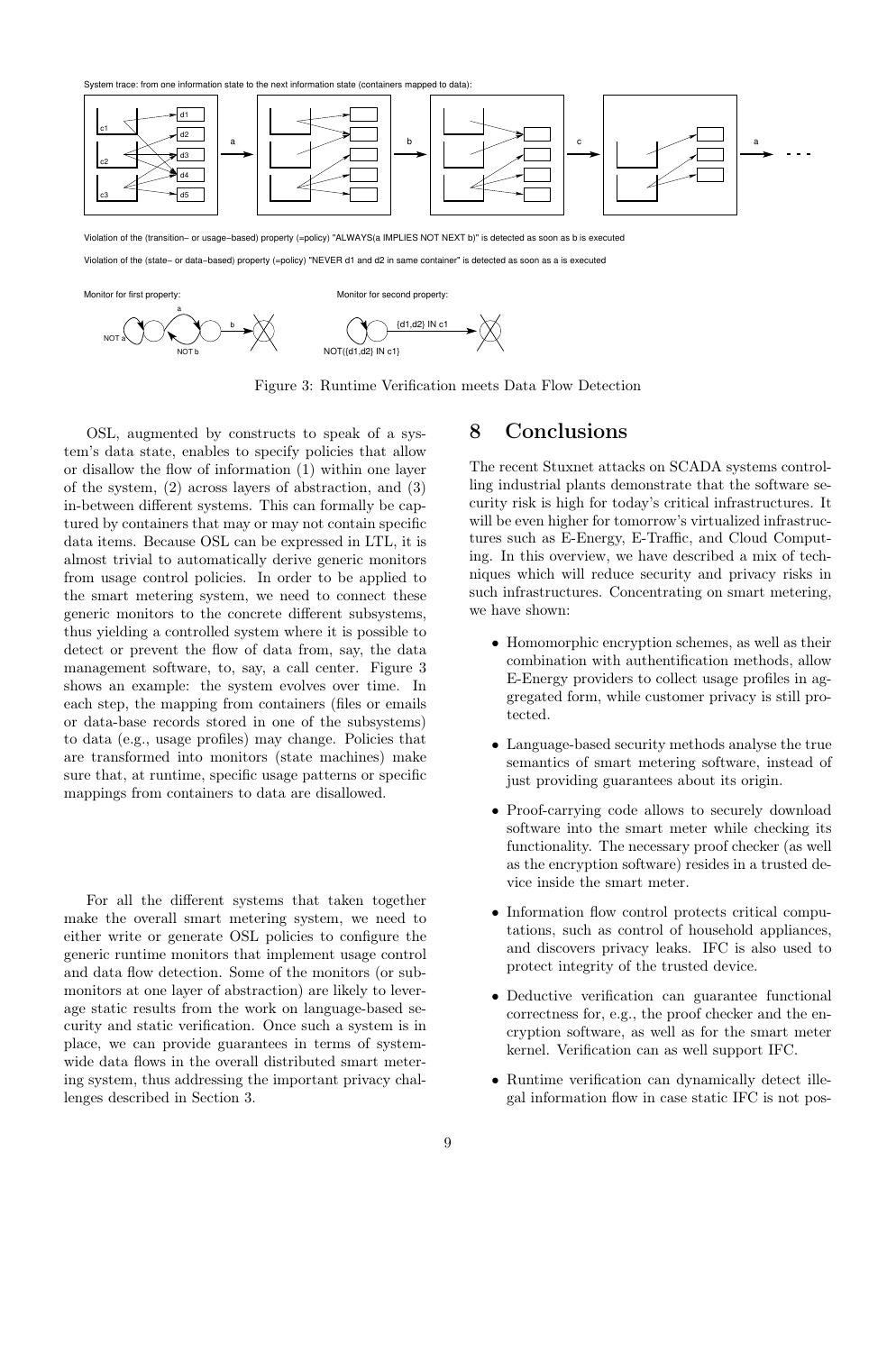sible or too imprecise, or system boundaries need to be crossed.

Attacker models, social engineering, and similar aspects are important as well, but were not discussed here for reasons of space. While we have concentrated on the smart metering example, let us conclude with an outlook to how our technology will help to prevent attacks on SCADA systems such as the recent Stuxnet attacks:

- Stuxnet used stolen certification keys. This highlights our approach, namely that we need to analyse the true semantics of a program and not just certify its origin. Program analysis and IFC are becoming more powerful every year, and will eventually kill Stuxnet.
- Current SCADA systems lack a trusted device, which would greatly reduce the risk of infiltration.
- Stuxnet relies on a whole set of zero-day exploits. The latter are often based on software bugs or attacks such as buffer overflow attacks. Modern program analysis has developed powerful tools for finding such anomalies.
- Verification, while expensive, can today formally verify realistic systems such as SCADA security cores.
- Proof-carrying code techniques prevent downloading malware, and runtime verification can dynamically discover illegal information flow.

We do not claim that we can prevent Stuxnet with our current box of security approaches. But our techniques will certainly make attacks much more difficult. We thus plan to implement our approach in a large-scale project, which aims at critical infrastructures as a whole, and will support not just smart metering and E-Energy, but also E-Traffic and Cloud Computing.

## References

- [1] Gilles Barthe, Pedro R. D'Argenio, and Tamara Rezk. Secure information flow by self-composition. In 17th IEEE Computer Security Foundations Workshop, CSFW-17, Pacific Grove, CA, USA, pages 100–114. IEEE Computer Society, 2004.
- [2] Bernhard Beckert, Reiner Hähnle, and Peter H. Schmitt, editors. Verification of Object-Oriented Software: The KeY Approach. LNCS 4334. Springer-Verlag, 2007.
- [3] Bernhard Beckert and Michał Moskal. Deductive verification of system software in the Verisoft XT project. KI, 24(1), 2010. Online first version available at SpringerLink.
- [4] J.-M. Bohli, C. Sorge, and O. Ugus. A privacy model for smart metering. In Communications Workshops (ICC), 2010 IEEE International Conference on, pages  $1 - 5$ , May 2010.
- [5] C. Efthymiou and G. Kalogridis. Smart grid privacy via anonymization of smart metering data. In Smart Grid Communications (SmartGridComm), 2010 First IEEE International Conference on, pages 238 –243, 2010.
- [6] Gerwin Klein et al. Sel4: formal verification of an operating-system kernel. Commun. ACM, 53(6):107–115, 2010.
- [7] Gilles Barthe et al. Mobius: Mobility, ubiquity, security. objectives and progress report. In TGC 2006: Proceedings of the second symposium on Trustworthy Global Computing, LNCS. Springer-Verlag, 2006.
- [8] O. Tripp et al. TAJ: effective taint analysis of web applications. In PLDI '09: Proceedings of the 2009 ACM SIGPLAN conference on Programming language design and implementation, pages 87–97. ACM, 2009.
- [9] William Enck et al. Taintdroid: An informationflow tracking system for realtime privacy monitoring on smartphones. In Proc. 9th USENIX Symposium on Operating Systems Design and Implementation, 2010. To appear.
- [10] Flavio Garcia and Bart Jacobs. Privacy-friendly Energy-metering via Homomorphic Encryption. In 6th Workshop on Security and Trust Management (STM 2010), 2010.
- [11] Craig Gentry. Fully homomorphic encryption using ideal lattices. In Proceedings of the 41st Annual ACM Symposium on Theory of Computing (STOC 2009), pages 169–178, 2009.
- [12] Christian Hammer. Experiences with pdg-based ifc. In Proc. International Symposium on Engineering Secure Software and Systems (ESSoS'10), February 2010.
- [13] Christian Hammer and Gregor Snelting. Flowsensitive, context-sensitive, and object-sensitive information flow control based on program dependence graphs. Int. J. Inf. Sec., 8(6):399–422, 2009.
- [14] Manuel Hilty, Alexander Pretschner, David Basin, Christian Schaefer, and Thomas Walter. A policy language for usage control. In 12th European Symposium on Research in Computer Security, pages 531–546, 2007.
- [15] M. Karg. Datenschutzrechtliche Rahmenbedingungen beim Einsatz intelligenter Zähler. Datenschutz und Datensicherheit, 34(6):365–372, 2010.